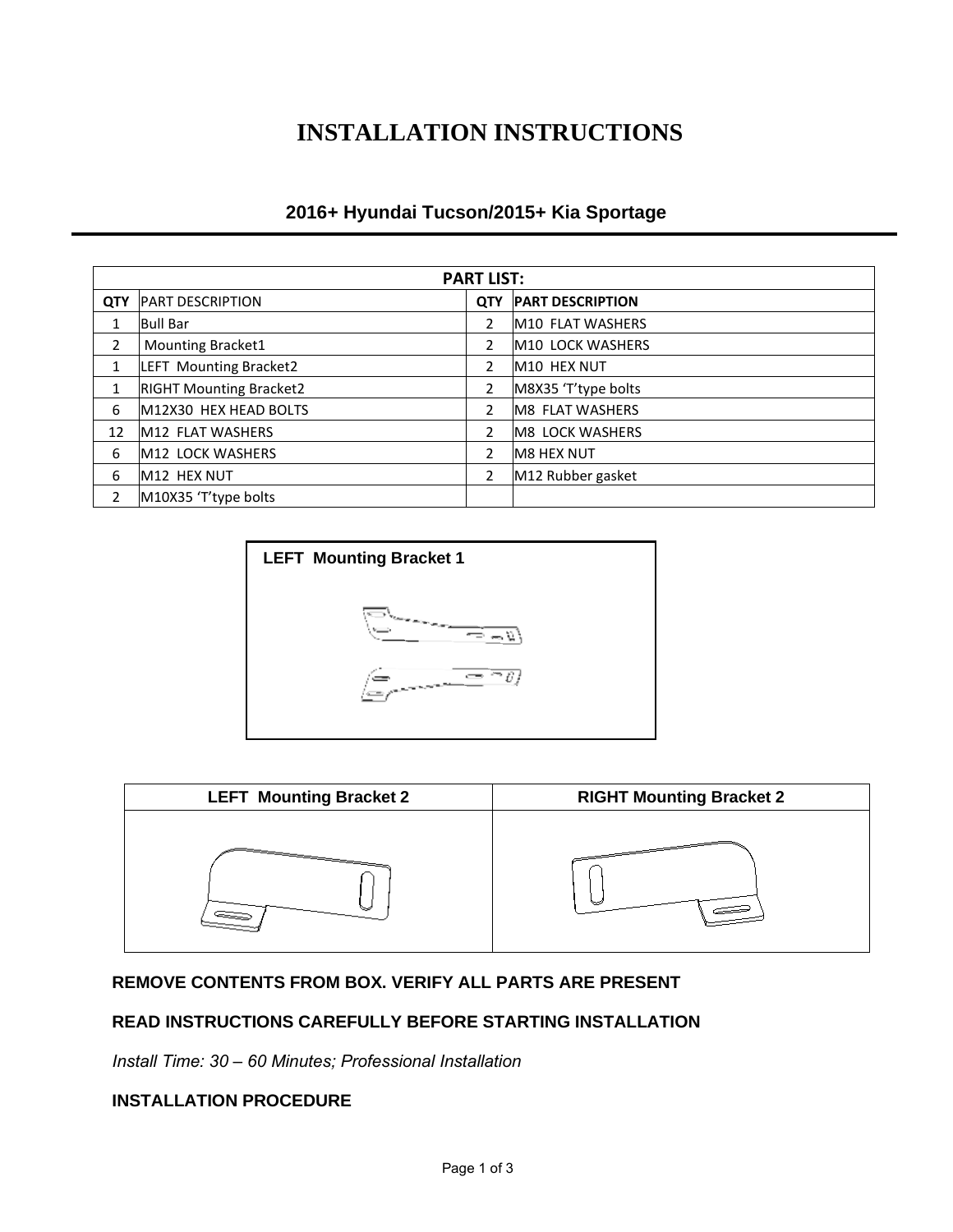**1.** Pls prepare the tools for installation,follow as: 12-14、17-19 wrench.

**2.** Put the mount bracket into the girder of the car,and tighten it withM12X30 hex bolts,M10X35 'T'type bolts andM8X35 'T'type bolts

- **3**. Install the Rear Guard on the mount bracket ,and tighten it with lt M12\*30 Hex bolt
- **4**. Installation is finished.

#### **Do periodic inspections to the installation to ensure all hardware is secure and tight.**